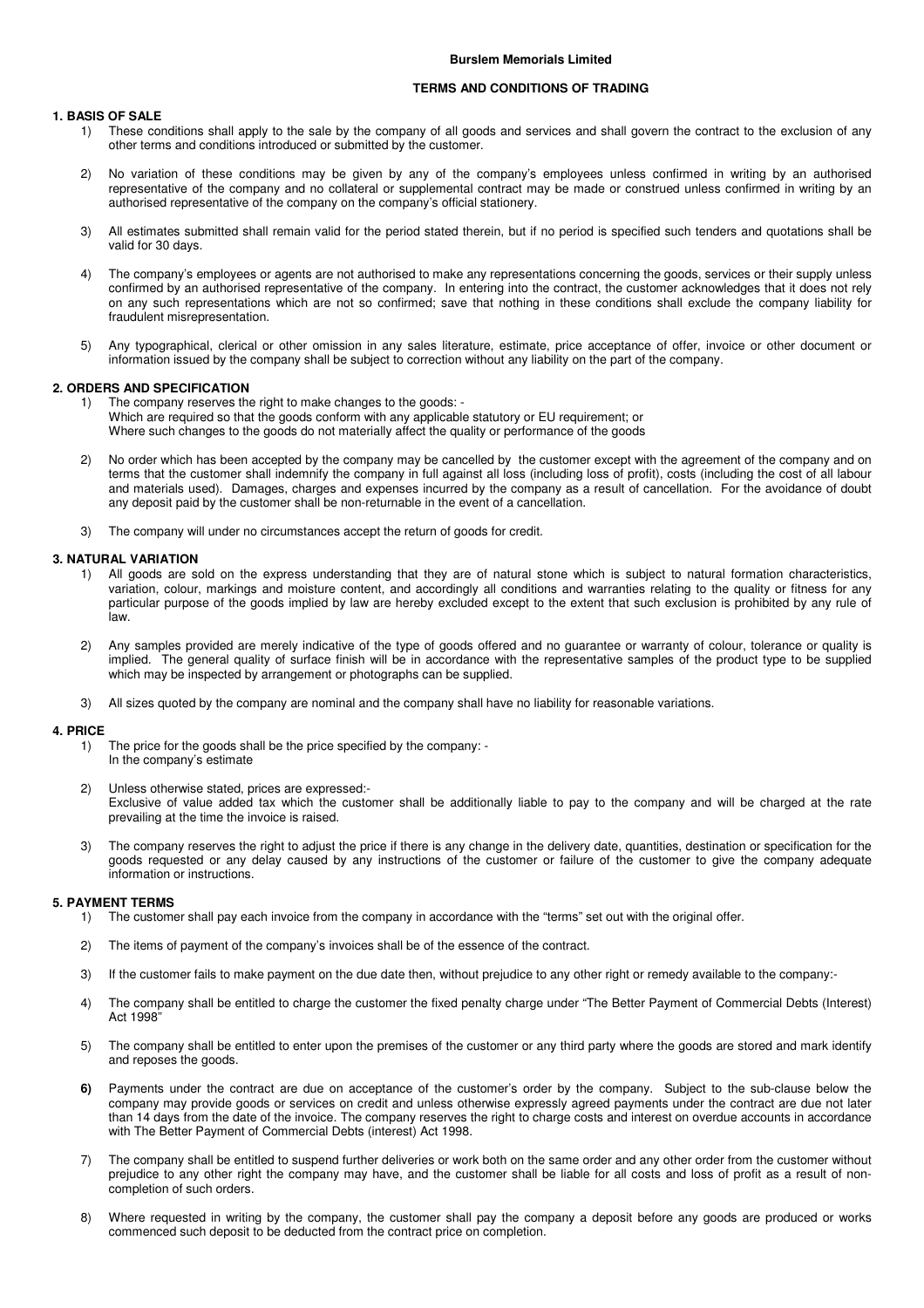#### **6. DELIVERY/COLLECTION**

- 1) Where goods are supplied on a supply only basis collection of the goods shall be deemed to have taken place on completion of inspection and signature of the collection note and prior to loading by the customer.
- 2) Upon delivery the company will sign a delivery note which will be conclusive evidence that delivery of the goods has been made and no liability for damage subsequent or subsequently discovered will be accepted.
- 3) Any delivery charges quoted are based on full loads with delivery being made during the normal working week. Split loads, part loads, mechanical off-loading and weekend or public holiday deliveries will be made where requested by the customer and additional associated costs will be charged to the customer. Current rate demurrage charges will be levied where delivery vehicles are retained on site for a time exceeding one hour for the purpose of unloading.
- 4) Delivery of the goods will only be made on roads or hard standing capable of properly supporting the fully loaded vehicle.
- 5) Where delivery is not possible through no fault of the company the full cost of all time expended in attempting delivery will be invoiced in addition to the contract sum

#### **7. RISK AND TITLE**

- 1) Risk of damage to or loss of the goods shall pass to the customer at the time of delivery, or, if the customer fails to take delivery, the time when the company has tendered delivery of the goods.
- 2) Not-with-standing delivery and the passing of risk to the goods, or any other provisions of these conditions, ownership of the goods shall not pass to the customer until the company has received in cash, or cleared funds, payment in full of the price, any additional charges and all other sums due under any other contract which may exist between the parties.
- 3) Where goods are destroyed by an insured risk prior to the same being paid for by the customer, the customer shall receive the proceeds of any such insurance as trustees for the company.

#### **8. WARRANTIES AND LIABILITY**

- 1) Subject to the conditions set out below and provided that the company shall be under no liability arising from failure by any person other than the company to follow the company's instructions (whether oral or in writing), any wilful damage, negligence, abnormal working conditions, misuse, alteration or repair of the goods, inappropriate storage improper use, or further treatment of or process to the goods, the company warrants that upon delivery the goods will correspond their approximate description and will be free from physical defects.
- 2) Any descriptions of the goods offered are for guidance only and do not imply suitability for any particular purpose. All descriptions of the goods, including but no limited to descriptions as to quantity, weight, size specifications and packaging are approximate descriptions only and subject to industry tolerances.
- 3) The customer shall be under a duty to inspect the goods on delivery or completion of installation. The customer shall inform the company of any defect which would be apparent on reasonable inspection of the goods at the time of inspection. In the event of a latent defect being discovered, the customer shall inform the company of such defect immediately on discovery of the same. Any claim for breach of warranty by the customer shall not be accepted by the company unless the customer notifies the company in writing of the nature of the claim within 3 working days of delivery / completion of works.
- 4) The customer shall not be entitled to reject the goods where the alleged defect or breach of contract is immediately rectifiable or within standard tolerance.
- 5) Where any valid claim in respect of the goods is made by the customer the company shall be entitled to replace or repair the goods (or the part in question) free of charge or, at the company's sole discretion, refund to the customer the price (or a proportionate part of the price), and the company shall have no further liability to the customer.
- 6) In the event of any claim being made by the customer the customer shall give the company a reasonable opportunity to inspect the goods in the same condition as they were at delivery after discovery of the defect and liability will not be accepted unless this procedure is followed. For the avoidance of doubt, where the alleged defect is one which would have been apparent on reasonable inspection of the goods, liability for such defect will not be accepted.
- 7) In respect of physical damage to or loss of the customer's tangible property to the extent that it results from the wilful default or negligence of the company, it's employees, agents or contractors, the company's liability shall be limited to an amount of £5,000,000 in respect of each incident or series of connected incidents.
- 8) The company's liability in respect of any claim in relation to the goods or works whosoever arising (whether or not involving negligence on the part of the company) shall in all cases be limited to 10% of the contract price except that the company shall not in any circumstances be liable for any consequential loss arising from such claim (save to the extent that such exclusion is prohibited by any rule of law).
- 9) The inclusion and position of all and any joints is wholly the decision of the company.
- 10) The company shall not be liable to the customer nor be deemed to be in breach of contract by reason of any delay in performing, or any failure to perform, any of the company's obligations in relation to the contract, if the delay or failure was due to any cause beyond the company's reasonable control such as (but without limitation) any strike, lock out or other form of industrial action, reduction in or unavailability of power at the company's premises or those of the company suppliers, breakdown of manufacturing or other equipment and unavailability of suitable labour or raw materials.
- 11) The company shall have no liability under the contract or otherwise if the goods have not been paid for by the due date for payment.
- 12) Any claim by the customer under this condition in respect of any goods shall not entitle the customer to withhold or delay payment in respect of any goods (or goods supplied under any other contract which may exist between the parties) in respect of which no such claim has been made whether or not forming part of the same consignment.
- 13) The customer shall not be entitled to make deductions from the final contract sum in respect of delays or other consequential losses which may be attributable to the company unless this is specifically agreed in writing at the point the potential claim first becomes apparent.